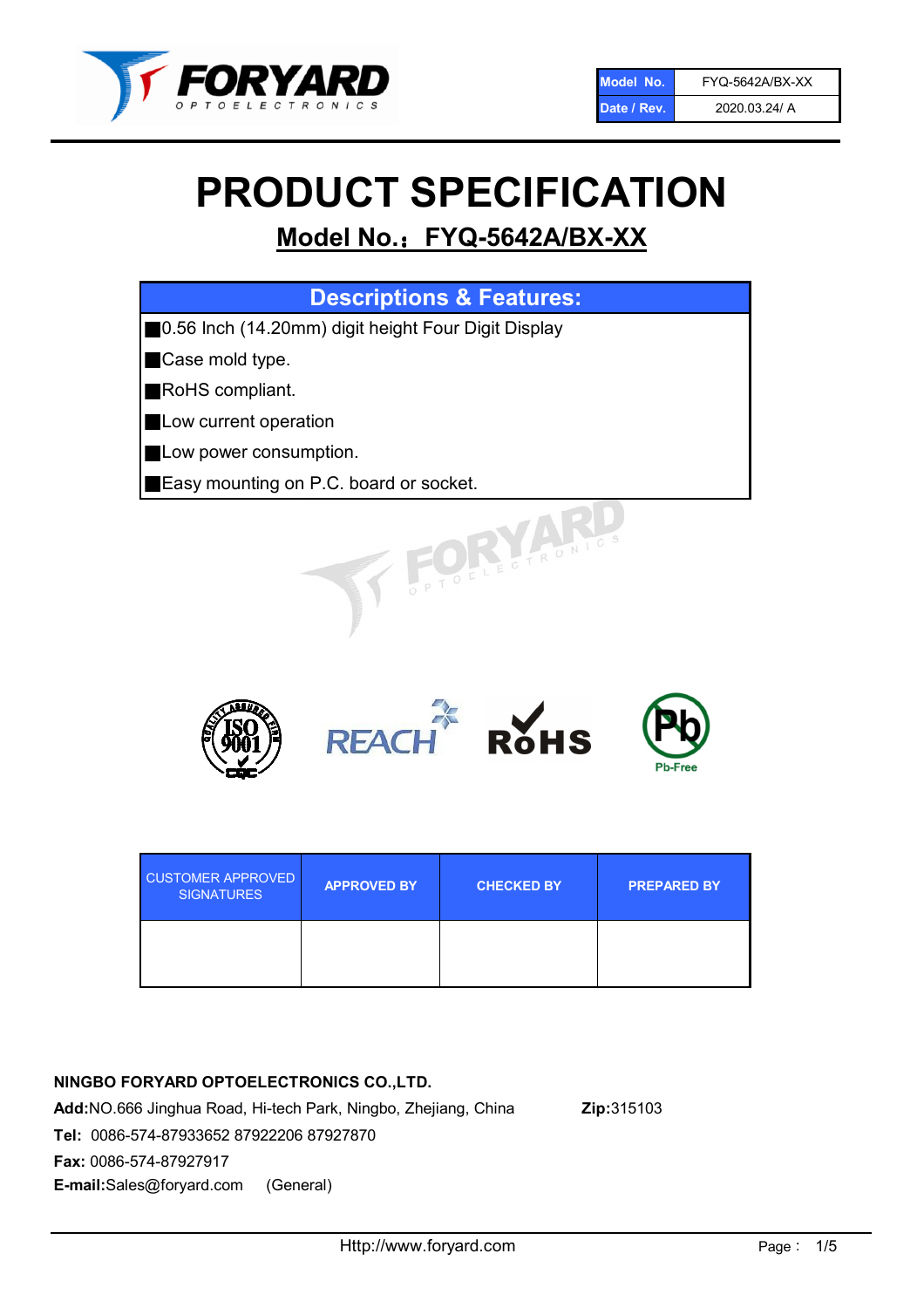

| Model No.   | FYQ-5642A/BX-XX |
|-------------|-----------------|
| Date / Rev. | 2020.03.24/ A   |

# Model No.: FYQ-5642A/BX-XX

# ■ -XX: REF Surface / Epoxy color

| Color<br><b>Number</b>     |               |                           |               |                |
|----------------------------|---------------|---------------------------|---------------|----------------|
| REF Surface Color  ○ White |               | ○ Black  ○ Gray           | $\circ$ Red   | ∣O Green       |
| <b>Epoxy Color</b>         | ○ Water Clear | $\circ$ White $\circ$ Red | $\circ$ Green | $\circ$ Yellow |

#### ■ Mechanical Dimensions



Notes:

- 1. All pins are Φ0.50[.020]mm
- 2. Dimension in millimeter [inch], tolerance is ±0.25 [.010] and angle is ±1° unless otherwise noted.
- 3. Bending≤Length\*1%.
- 4.The specifications,characteristics and technical data described in the datasheet are subject to change without prior notice.
- 5.The drawing is different from the actual one, please refer to the sample.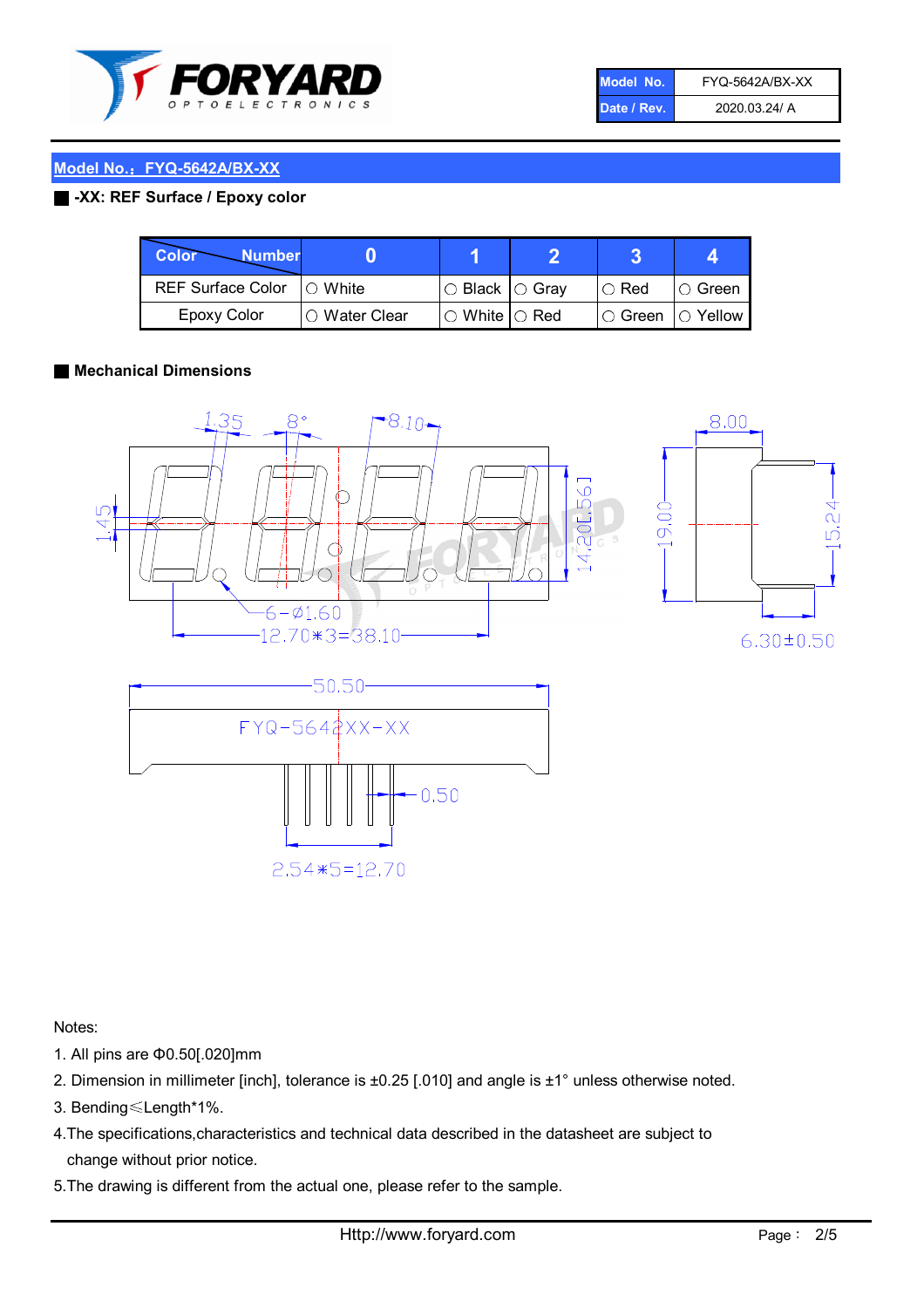

| Model No.   | FYQ-5642A/BX-XX |
|-------------|-----------------|
| Date / Rev. | 2020.03.24/ A   |

# Model No.: FYQ-5642A/BX-XX

# ■ All Light On Segments Feature & Pin Position





# ■ Internal Circuit Diagrams

FYQ-5642AX



FYQ-5642BX

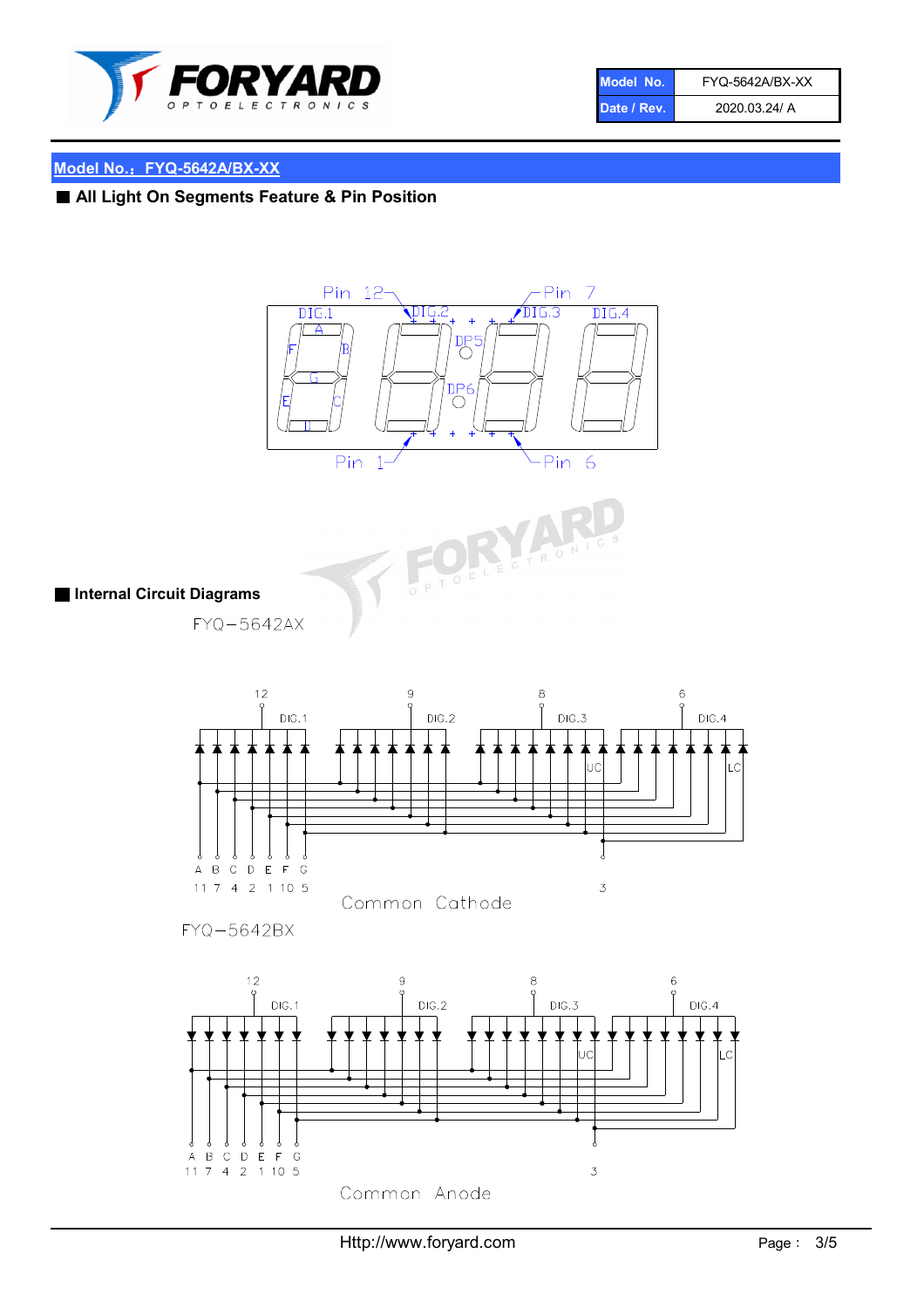

| Model No.   | FYQ-5642A/BX-XX |
|-------------|-----------------|
| Date / Rev. | 2020.03.24/ A   |

(Ta=25℃)

### Model No.: FYQ-5642A/BX-XX

#### Absolute maximum

| solute maximum ratings       |               |                       |              |            | (Ta=25℃)    |
|------------------------------|---------------|-----------------------|--------------|------------|-------------|
| <b>Parameter</b>             | <b>Symbol</b> | <b>Test Condition</b> | <b>Value</b> |            |             |
|                              |               |                       | <b>Min</b>   | <b>Max</b> | <b>Unit</b> |
| Reverse Voltage              | VR            | $IR = 30$             | 5            |            |             |
| <b>Forward Current</b>       | IF            |                       |              | 30         | mA          |
| Power Dissipation            | Pd            |                       |              | 100        | mW          |
| <b>Pulse Current</b>         | Ipeak         | Duty=0.1mS,1KHz       |              | 150        | mA          |
| <b>Operating Temperature</b> | Topr          |                       | $-40$        | $+85$      | °C          |
| Storage Temperature          | Tstr          |                       | -40          | $+85$      | °C          |

#### ■ Electrical-Optical Characteristics

#### ● Color Code & Chip Characteristics:(Test Condition:IF=10mA)

Typ Max S | Hi $\textsf{Red}$  | AlGaInP | 660nm LE 20nm | 2.00 | 2.50 D | Super Red | AIGaAs/DH | 650nm | 20nm | 2.00 | 2.50 E | Orange | GaAsP | 625nm | 35nm | 2.00 | 2.50 A | Amber | GaAsP | 610nm | 35nm | 2.00 | 2.50 Y | Yellow | GaAsP | 590nm | 35nm | 2.00 | 2.50 G Yellow Green AIGaInP | 570nm | 10nm | 2.00 | 2.50 3.00 3.80 3.00 3.80 W | White | InGaN/GaN | X=0.29,Y=0.30 |CCT:9500K| 3.00 | 3.80 UHR Ultra Hi Red | AlGaInP | 640nm | 20nm | 2.00 | 2.50 UR | Ultra Red | AlGaInP | 635nm | 20nm | 2.00 | 2.50 UE Ultra Orange | AIGaInP | 625nm | 20nm | 2.00 | 2.50 UA Ultra Amber | AIGaInP | 610nm | 20nm | 2.00 | 2.50  $UV$  Ultra Yellow  $\vert$  AlGaInP  $\vert$  590nm  $\vert$  20nm  $\vert$  2.00  $\vert$  2.50  $\text{UG}$  Ultra Yellow Green | AIGaInP | 570nm | 30nm | 2.00 | 2.50 PG Pure Green | InGaN | 520nm | 36nm | 3.00 | 3.80 30nm 3.00 3.80 30nm 3.00 3.80 UW |Ultra White | InGaN/GaN | X=0.29,Y=0.30 |CCT:9500K| 3.00 | 3.80 10~20 Standard brightness Forward Voltage(VF) Unit:V 15~30 10~20 10~20 625nm GaAsP 590nm **Emitting Color Dice Material** 10~21 610nm Luminous **Intensity** (Iv) Unit:mcd AlGainP 660nm GaAsP GaAsP AlGaAs/DH **Spectral** Line halfwidth (∆λ1/2) Peak Wave Length $(\lambda_{\rm P})$ UB 460nm 635nm AlGaInP AlGaInP AlGaInP InGaN/GaN AlGaInP | 570nm | 10nm | 2.00 | 2.50 | 10~20 30~105 30~135 460nm 520nm Ultra brightness **AlGaInP** AlGaInP 60nm AlGaInP 640nm Segment-to-Segment Luminous Intensity ratio(Iv-M) 1.5:1 610nm 9~20(mw) 350~450 470nm 120~180 120~180 Ultra Blue InGaN/GaN InGaN/GaN 9~20(mw) 20~50 280~600 570nm | 30nm | 2.00 | 2.50 | 20~60 470nm 590nm InGaN/GaN B Blue I InGaN 40~85 60~120~180 40~70

#### Note:

1.Luminous Intensity is based on the Foryard standards.

2.Pay attention about static for InGaN